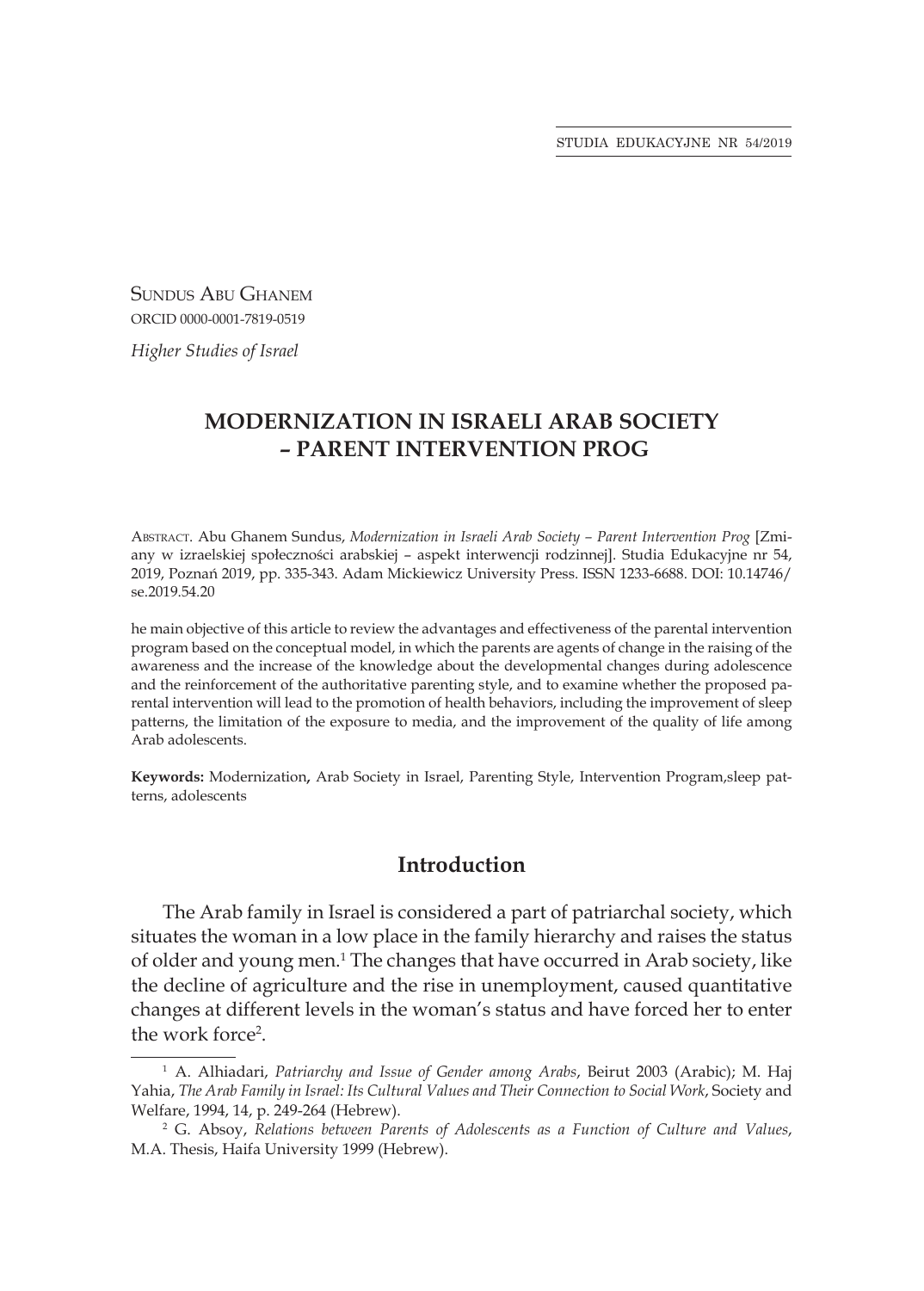The extended family was the basic social unit in Arab society and served both as an economic unit and as a unit of property and unit of residence, when at the head of the family there was the father, who completely ruled his family. In the shared household there was his wife (or his wives), his unmarried daughters, his unmarried sons, and his married sons, with their wives and children. The nuclear family was assimilated in the extended family, and this influenced the woman's status, the patterns of consumption, and the planning of the family. The woman's status steadily strengthened as she advanced in the family lifecycle, and especially with the division of the typical extended family and the establishment of a new family unit, which later became an extended family, in which the mother acquired a strong status in the different decisions in family issues, in the sons' marriages, and in the control over their wives. In contrast, the young bride suffered from a low status and needed to adjust herself to a large number of family members.<sup>3</sup>

The couple relationship was not perceived as equal in the family relations. The role of the father is to punish, to control, and to impose discipline, while the role of the mother is to support, to education, and to raise. The role of the child is to obey and to submit to the parents. Arab society prefers harmony with the environment and preserves the family relations and collectivist behavior over individual orientations and behaviors. Family problems develop when the family or the individuals do not maintain harmony between them and the environment and the outside world. Emotional difficulties and personal and interpersonal conflicts derive from the disobedience of the instructions and the ignoring of society's expectations.<sup>4</sup>

#### **Parenting Style in Arab Society**

The parenting style is closely related to the cultural background.<sup>5</sup> The research findings of Dwairy (2006)<sup>6</sup> show that the typology of Baumrind is not totally commensurate with the parenting styles in Arab countries, which

<sup>3</sup> M. Al-Haj, *Family Life Styles in an Arab City in Israel, Doctoral Dissertation*, Jerusalem 1983 (Hebrew); M. Al-Haj, *Social Change and Family Processes: Arab Communities in Shefar-am*, Westview 1987; H. Rosenfeld, *Change, Barriers to Change, and Contradictions in the Rural Family*, [In:] *The Arabs in Israel – Continuity and Change*, Ed. A. Laish, Jerusalem 1981, p. 76-104 (Hebrew).

<sup>4</sup> M. Haj Yahia, *The Arab Family in Israel: Its Cultural Values and Their Connection to Social Work*, Society and Welfare, 1994, 14, p. 249-264 (Hebrew).

<sup>5</sup> R.M. Smith, I.C. Eastman, *Shift Work: Health, Performance and Safety Problems, Traditional Countermeasures, and Innovative Management Strategies to Reduce Circadian Misalignment*, Nature and Science of Sleep, 2012, 33, p. 23-54.

<sup>6</sup> M. Dwairy, K.E. Menshar, *Parenting Style, Individuation, and Mental Health Of Egyptian Adolescents*, Journal of Adolescence, 2006, 29, p. 103-117.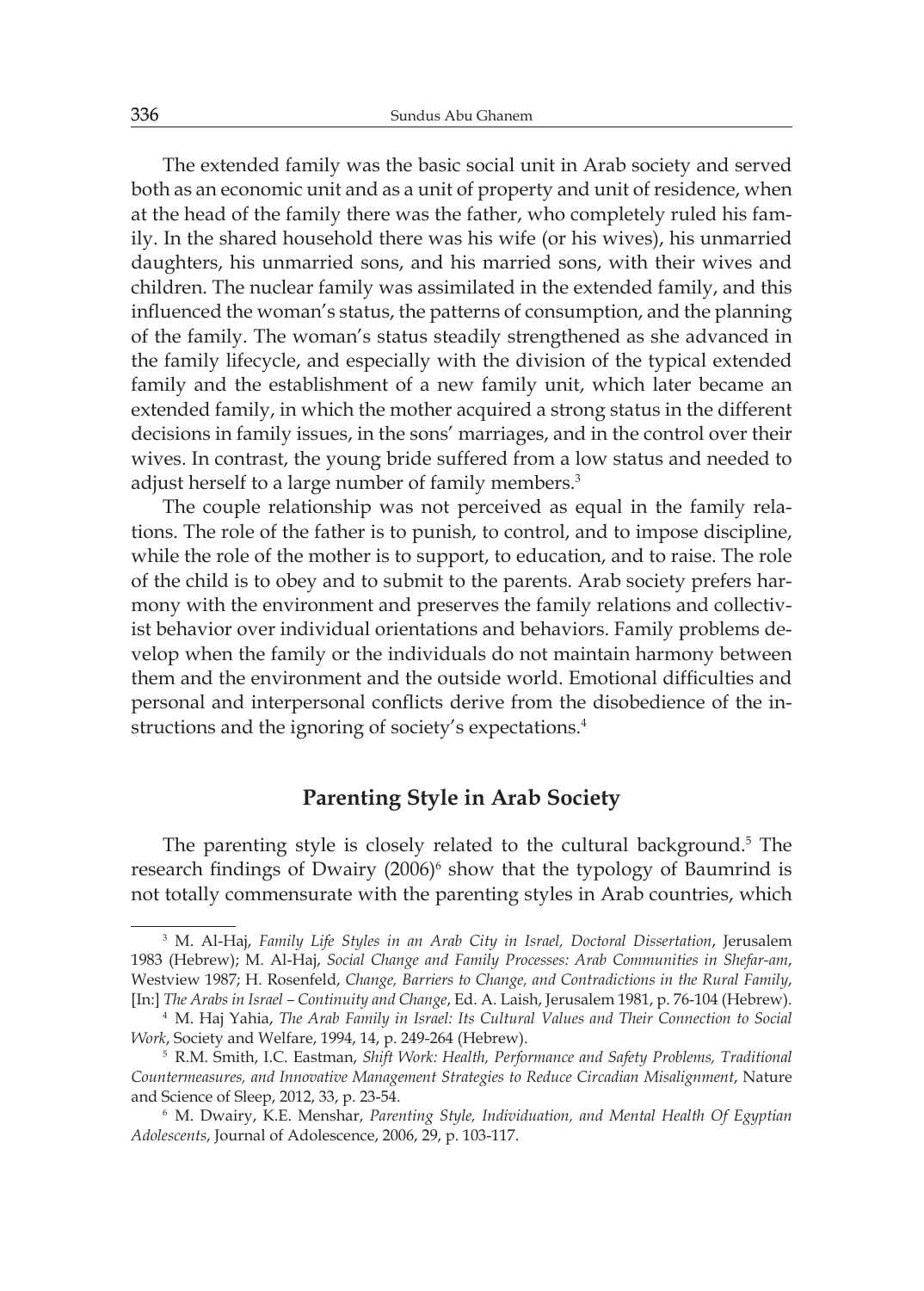are characterized as countries with a traditional, authoritarian regime. In the Arab countries, the authoritarian style appears accepted and even normal when it is exerted by the parents and the teachers towards the children.<sup>7</sup> It was found that the authoritarian style does not negatively influence the mental health of the Arab youth.8 Some research studies show that Arab children and youths are satisfied with this style and do not complain about violent or abusive behavior on the part of their parents.<sup>9</sup>

Regarding the Palestinian Arabs in the Occupied Territories, it was found that they tend to reject the parenting styles accepted in the West, because of their opposition to the West in general. In addition, they cannot afford to be parents with an authoritative or permissive parenting style since they live under occupation and therefore they are characterized more and tend more to use the authoritarian parenting style.<sup>10</sup> In contrast, the Israeli Arabs conduct a complex lifestyle: on the one hand, they identify with the traditional collective Palestinian people and culture and on the other hand, as Israeli citizens they are influenced by and adopt values from the Israeli Western culture. This complexity causes an inconsistent style in parenting and sometimes even contradicting styles.

A research study among Israeli Arab adolescents showed that the authoritative parenting style is associated with better self-image and self-esteem and with less anxiety, depression, behavior disorders, and identity confusion. Conversely, as previously noted, negative influences of the authoritative parenting style on the mental health of Israeli Arab adolescents were not found.<sup>11</sup>

Innovative research studies on the topic indicate a trend of change in attitudes towards parent-child relations. Haj Yahia  $(2006)^{12}$  found significant differences between women from three generations (grandmother, mother, and granddaughter), so that as the generation is younger, it is less characterized by traditionalism and presented a more positive attitude towards an authoritative parenting style. Other research studies performed in recent years among groups of adolescents support the argument that the characteristics of Arab society change gradually and that Arab society in Israel is found in a period of transition and is influenced by what is happening around it. It is

<sup>7</sup> M. Dwairy, *Addressing the Repressed Needs of the Arabic Client*, Cultural Diversity and Mental Health, 1997, 3(1), p. 1-12.

<sup>8</sup> M. Dwairy, *Parenting Styles and Psychological Adjustment of Arab Adolescents*, Transcultural Psychiatry, 2004, 41(2), p. 233-252; M. Dwairy, K.E. Menshar, *Parenting Style, Individuation*, p. 103-117.

<sup>9</sup> M. Dwairy, *Cross-Cultural Counseling: The Arab-Palestinian Case*, New York 1998.

<sup>10</sup> M. Dwairy, *Parenting Styles and Psychological Adjustment*, p. 233-252.

<sup>&</sup>lt;sup>11</sup> Ibidem.

<sup>12</sup> M. Haj Yahia, *Couples and Parents in the Arab Family in Israel: Processes of Change and Preservation in Three Generations*, Ph.D. dissertation, Haifa University 2006 (Hebrew).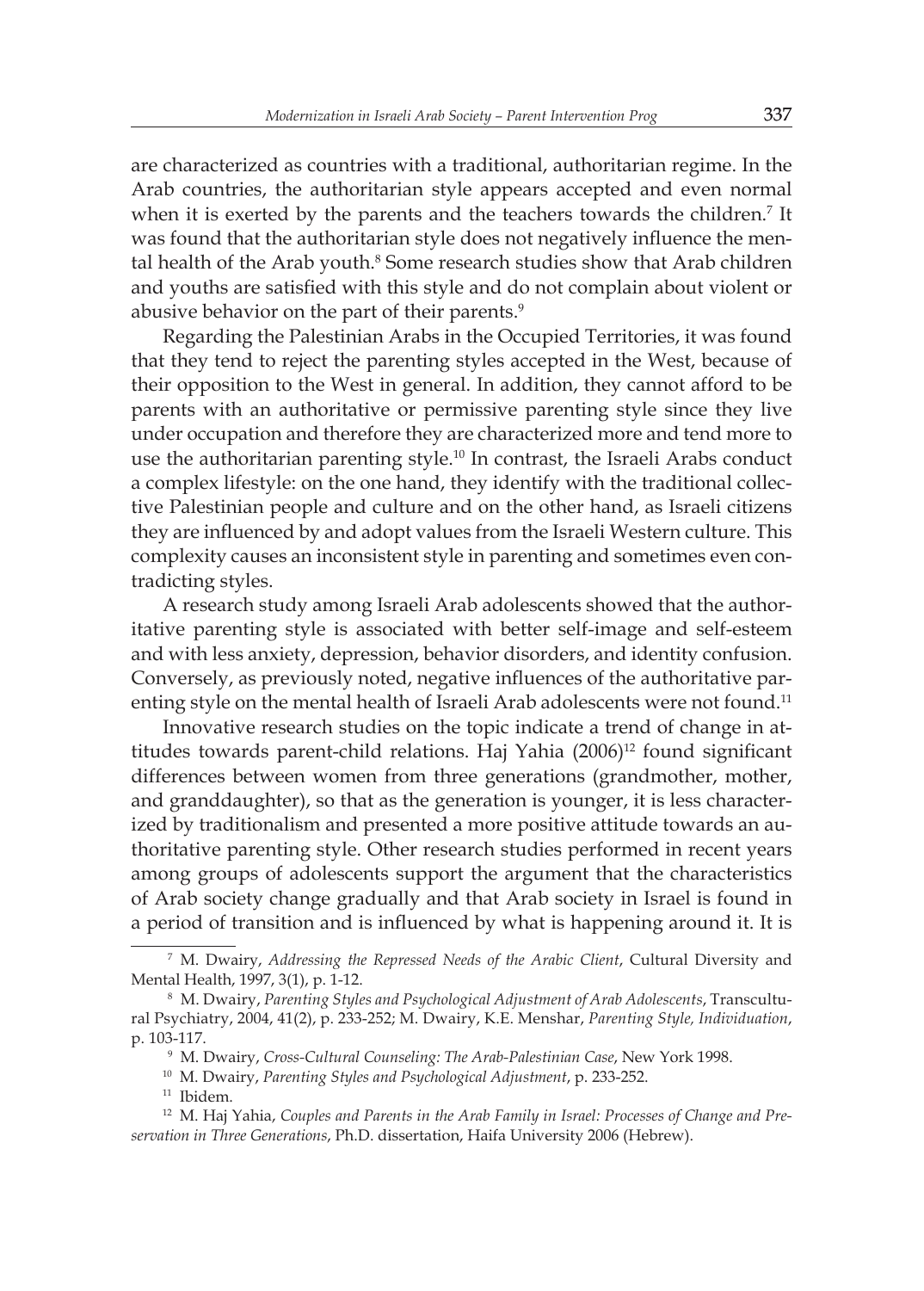exposed to Western values and norms following its encounter with Jewish society, satellite television, Internet, and many other factors, thus leading to the adoption of a more authoritative parenting style than the authoritarian or permissive parenting styles.13 In addition, society is influenced by the expectations accepted in Western society, according to which good parenting means clear and firm guidance for children moderated by warmth, flexibility, and verbal negotiations.<sup>14</sup>

Research studies performed in the field of parent-child relationships in Arab society indicate a difference in the reporting of adolescent girls and the reporting of adolescent boys. The girls reported a more positive relationship with their parents and a more authoritative parenting style in comparison to the boys. In parallel, the boys reported a more authoritarian parenting style.<sup>15</sup> This finding is not commensurate with the expectations accepted in traditional society, according to which good parenting is to display especially strong firmness towards girls.16 In addition, there is lack of accord with another research study in which parents of Arab children reported strict discipline towards the social behavior of girls more than towards that of boys and stricter educational approaches towards girls.<sup>17</sup> It is possible that the explanation of this discrepancy is that in the period of tradition that the society is experiencing parents are behaving differently with their children. It appears that the parents' way of coping with girls regarding the way of education and rules of behavior and family laws is different from the perception of traditional education, which addresses girls more strictly. Parents hold negotiations with girls and adopt with them logical ways of speaking and persuasion alongside support and encouragement so as to keep them safe.<sup>18</sup>

In addition, it appears that while Arab society is exposed to new and different values and life style, which often contradict existing traditional values and are not yet accepted by the parents, the parents are more worried about and supervise the boys and are strict with them, since the boys are more exposed to permissiveness that characterizes Jewish adolescents and that is expressed in modern leisure time activities that may be accompanied by many dangers. This exposure derives from the considerable freedom and few re-

<sup>13</sup> N. Anabusi, *Relations between Communication Style and Parenting Style and Communication and Style of Conflict Resolution in the Family among Arab Adolescents*, M.A. Thesis, Haifa University 2007 (Hebrew); R. Sharabany, Y. Eshel, C. Hakem, *Boyfriend, Girlfriend in Traditional Society: Parenting Styles and Development of Intimate Friendships among Arabs In School*, International Journal of Behavioral Development, 2006, 32(1), p. 66-75.

<sup>14</sup> M. Dwairy, *Parenting Styles and Psychological Adjustmen*t, p. 233-252.

<sup>15</sup> M. Dwairy, K.E. Menshar, *Parenting Style, Individuation*, p. 103-117.

<sup>16</sup> M. Dwairy, *Addressing the Repressed Needs*, p. 1-12; M. Dwairy, *Cross-Cultural Counseling.*

<sup>17</sup> M. Dwairy, *Addressing the Repressed Needs*, p. 1-12.

<sup>18</sup> M. Dwairy, *Parenting Styles and Psychological Adjustment*, p. 233-252.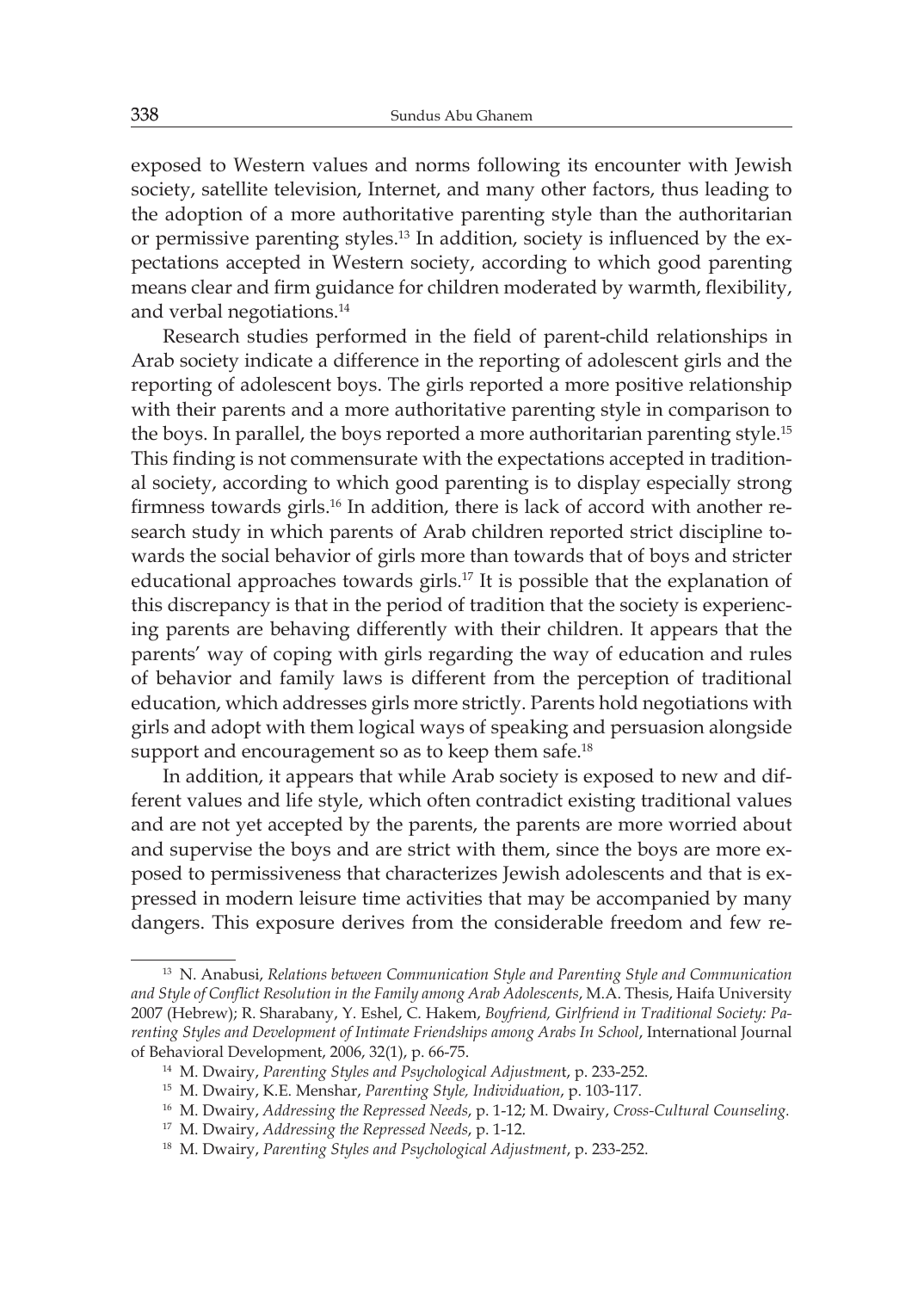strictions imposed on them relative to girls according to traditional education. Therefore, during adolescence, when the adolescent seeks greater autonomy and independence and concurrently is more exposed, especially the son, will suffer from more supervision and punishment.<sup>19</sup>

One explanation of the phenomenon arises in the research studies of the characteristics of modern society, which are still not accepted in a society that is fundamentally traditional. Among adolescents in a traditional society, girls are less daring than boys and more avoid the display of rebelliousness against their parents.<sup>20</sup> Another explanation of the discrepancy between the expectations accepted in traditional society for the reports found in these research studies is that it is possible that in this situation of lack of fit between the expectation for freedom among boys and supervision of parents boys experience the parents' disciplinary efforts as more severe and stricter than do girls, who from the beginning do not have such expectations.<sup>21</sup>

# **Intervention for the Change of Sleep Patterns among Adolescents**

Few research studies have examined the influence of the parents' intervention on their adolescent children's sleep patterns. In most of the research studies, the agents of change were the adolescents themselves. In this subchapter, we review the researches in the field.

In an intervention research performed in a school in Australia,<sup>22</sup> which had the goal of evaluating and developing the motivation to improve sleep problems among adolescents, the average age was sixteen years. A total of 104 adolescents participated in the research, and they were the agents of change. The adolescents participated in four workshops, when the workshops provided information on the importance of sleep and the factors that influence the amount and quality of sleep and tips to help the students improve their sleep patterns. The research found an improvement in the students' knowledge about the importance of sleep in the experimental group but did not find changes in most of the measures of sleep in actuality. The motivation of the students in the experimental group to get up every morning at the same time rose during the program. The researchers concluded that the change in the

<sup>19</sup> G. Absoy, *Relations between Parents*.

<sup>20</sup> M., Dwairy, *Addressing the Repressed Needs*, p. 1-12; M. Dwairy, *Cross-Cultural Counseling.*

<sup>21</sup> P. Perach, *Parent-Child Relation and Emotional Social Functioning of Arab Adolescents*, M.A. Thesis, Haifa University 2002 (Hebrew).

<sup>22</sup> N. Cain, M. Gradisar, L. Moseley, *A Motivational School-Based Intervention for Adolescents Sleep Problems*, Sleep Medicine, 2011, 12, p. 246-251.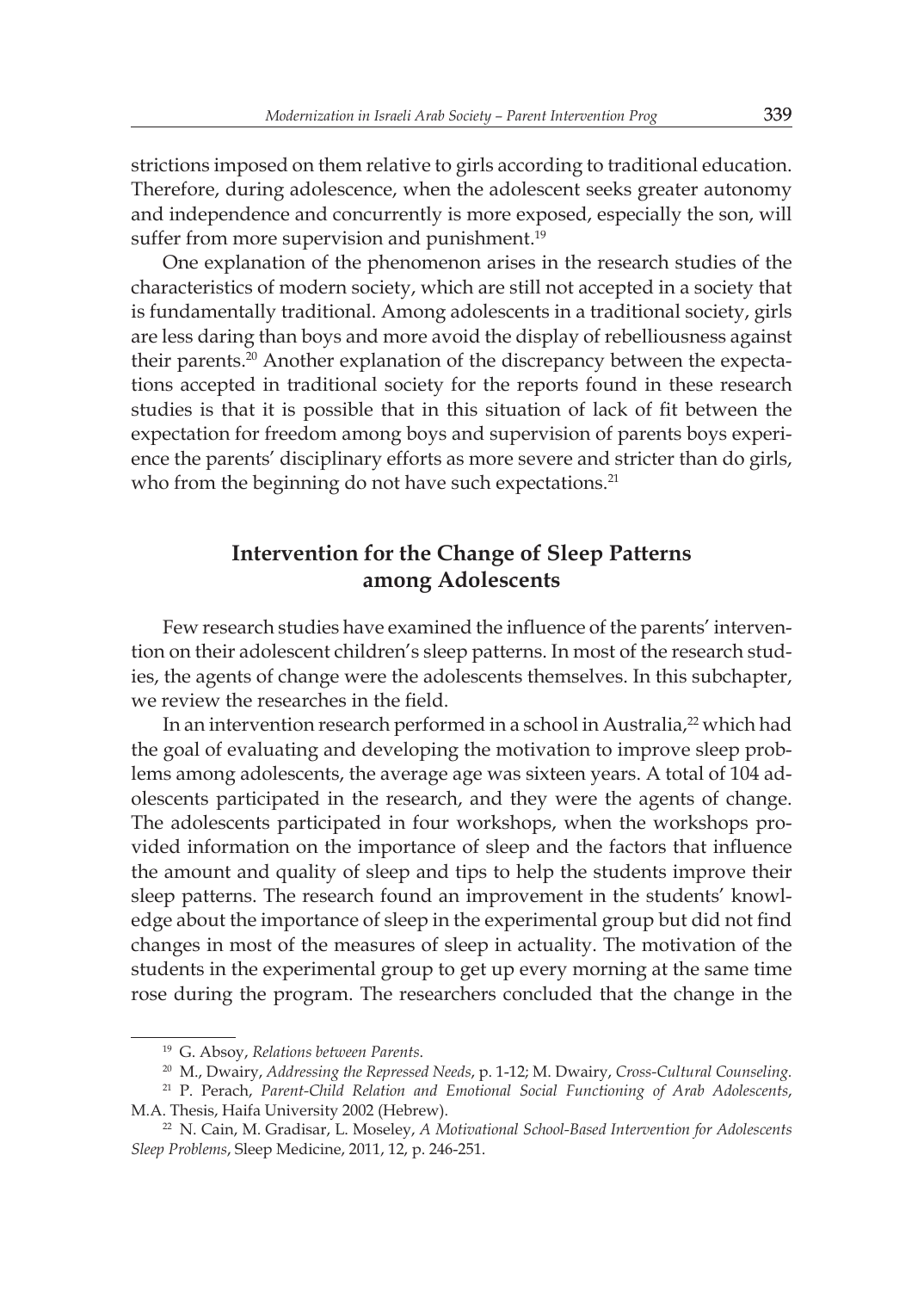knowledge does not lead to change in behavior and that it is necessary to help the students overcome obstacles on the way to change, including to provide knowledge to the students' parents as well.

A total of 61 girls, aged thirteen to fifteen, participated in an intervention research conducted in a private school for girls in Melbourne Australia. The girls participated in six sessions that addressed sleep hygiene, sleep times, sleep practices, and tools for coping with concerns when going to sleep and building a correct approach towards sleep. The researchers measured changes in the sleep practices and measure of anxiety. The girls filled out questionnaires and wore an actigraph for seven days before the intervention and after the intervention. The respondents showed significant positive changes in subjective measures of sleep, such as latency time, sleep effectiveness, and sleep duration. In addition, the respondents showed significant positive changes in an objective measure (actigraph), such as earlier sleep time and smaller differences in the time of going to sleep over the week. Changes were not found in indices of anxiety.<sup>23</sup>

To the best of my knowledge, research studies were not performed on the parental intervention and its influence on the adolescents' sleep patterns. The sole research work performed in Israel focused only on Jewish adolescents. The research was performed in Israel, $24$  and 70 dyads of parents (primarily mothers) and adolescents participated in it. The mean age was 10.7 years, and 35 were in the control group and 35 in the experimental group. The data were collected before the intervention, after the intervention, and in a follow up of three months. The parents and the adolescents reported the improvement in the sleep patterns after the intervention program (earlier going to sleep time and increased sleep percentages, which refer to the net time of sleep of the time spent in bed).

## **Intervention for the Reduction of the Consumption of Electronic Media among Adolescents**

Few research studies have addressed the intervention for the reduction of the uncontrolled exposure to media. A qualitative research study performed in the United States intended to examine how parents and children imple-

<sup>23</sup> B. Bei et al., *Pilot Study of a Mindfulness-Based, Multi-Component, In-School Group Sleep Intervention in Adolescent Girls*, Early Intervention in Psychiatry, 2012, p. 1-8.

<sup>&</sup>lt;sup>24</sup> O. Flint-Bretler, *The Influence of Parental Intervention on the Exposure to Media and Sleep Patterns among Adolescents*, Doctoral Dissertation, Haifa University, Authority for Advanced Studies, 2013 (Hebrew).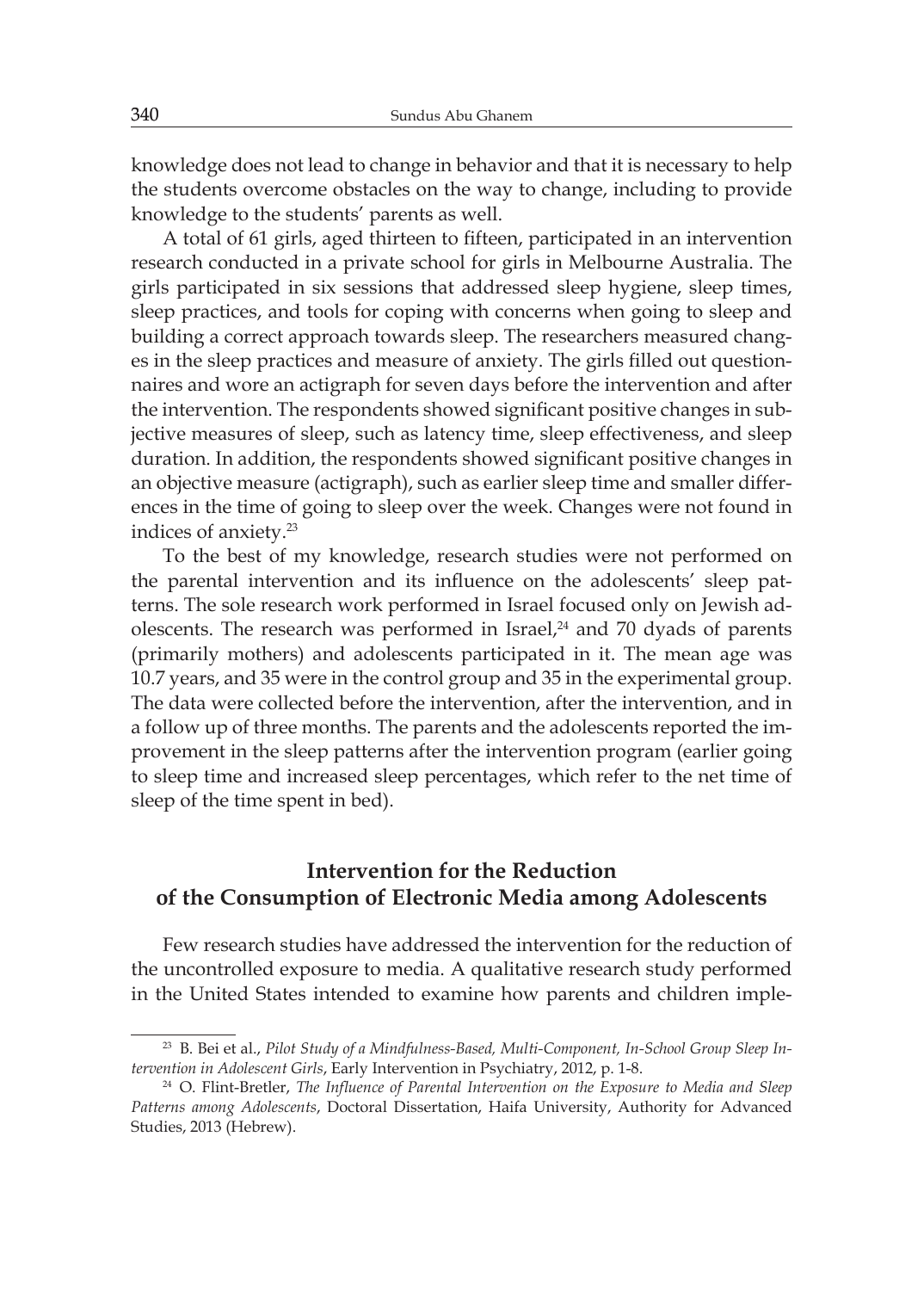ment the recommendations for the intelligent use of the media and evaluated the obstacles before the parents when they go to change the home environment.<sup>25</sup> The researchers concluded that there is confusion among the parents regarding the ways of implementation and that it is necessary to provide exact instructions in a gradual manner. On the basis of the trans-theoretical model for the change in stages, $26$  the researchers proposed a number of strategies that will help the parents.

(1) The parents must note the amount of media consumption of their children.

(2) The parents must remove televisions and computers from the children's bedrooms.

(3) The television must be turned off when people are not watching it.

(4) Watching must be restricted on school days.

(5) Other joint activities, aside from watching television, should be found and physical activity should be encouraged.

(6) The television should be removed from the dining room and there should be no eating in front of the television and computer screens.<sup>27</sup>

To summarize, few research studies have been performed for the improvement of sleep patterns and the reduction of media consumption among adolescents. No research studies have been performed on the influence of the media on the sleep patterns of adolescents in the Arab sector in Israel.

#### **BIBLIOGRAPHY**

- Absoy G., *Relations between Parents of Adolescents as a Function of Culture and Values*, M.A. Thesis, Department of Education, Haifa University 1999 (Hebrew).
- Al-Haj M., *Family Life Styles in an Arab City in Israel,* Doctoral Dissertation, The Hebrew University, Jerusalem 1983 (Hebrew).
- Al-Haj M., *Social Change and Family Processes: Arab Communities in Shefar-am*, Brown University, Westview 1987.
- Alhiadari A., *Patriarchy and Issue of Gender among Arabs*, DaarAlsaki, Beirut 2003 (Arabic).
- Anabusi N., *Relations between Communication Style and Parenting Style and Communication and Style of Conflict Resolution in the Family among Arab Adolescents*, M.A. Thesis, The Department of Psychology, Haifa University 2007 (Hebrew).
- Bei B., Byrne M.L., Lvens C., Waloszek J., Wood M.J., Dudgeon P., Murray G., Nichols C., Trinder J., Allen N.B., *Pilot Study of a Mindfulness-Based, Multi-Component, In-School Group Sleep Intervention in Adolescent Girls*, Early Intervention in Psychiatry, 2012.

<sup>25</sup> A.B. Jordan et al., *Reducing Children Television-Viewing Time: A Qualitative Study of Parents and Their Children*, Pediatrics, 2006, 118(5), p. 1303-1310.

<sup>26</sup> J.O. Prochaska, C.C. DiClemente, *Transtheoretical Therapy toward a More Integrative Model of Change*, Psychotherapy: Theory Researches and Practice, 1982, 19, p. 276-288.

<sup>27</sup> A.B. Jordan et al., *Reducing Children Television-Viewing Time*, p. 1303-1310.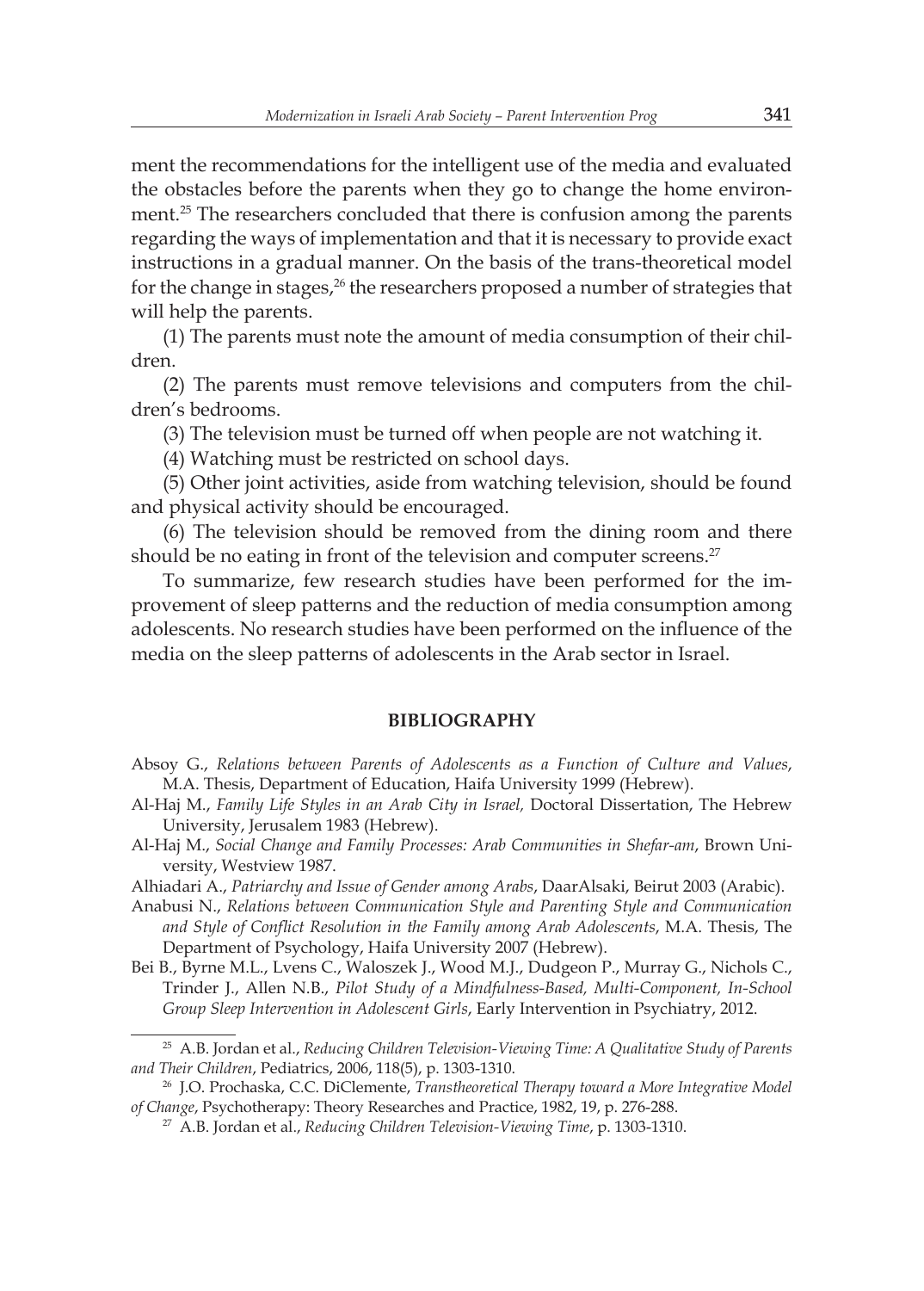- Cain N., Gradisar M., Moseley L.A., Motivational School-Based Intervention for Adolescents Sleep Problems, Sleep Medicine, 2011*,* 12.
- Dwairy M., *Addressing the Repressed Needs of the Arabic Client*, Cultural Diversity and Mental Health, 1997, 3(1).
- Dwairy M., *Cross-Cultural Counseling: The Arab-Palestinian Case*, Haworth Press, New York 1998.
- Dwairy M., *Parenting Styles and Psychological Adjustment of Arab Adolescents Transcultural*, Psychiatry, 2004. 41(2).
- Dwairy M., Achoui M., *Introduction to Three Cross-Regional Research Studies on Parenting Styles, Individuation, and Mental Health in Arab Societies*, Journal of Cross-Cultural Psychology, 2006, 37.
- Dwairy M., Menshar K.E., *Parenting Style, Individuation, and Mental Health Of Egyptian Adolescents*, Journal of Adolescence, 2006, 29.
- Flint-Bretler O., *The Influence of Parental Intervention on the Exposure to Media and Sleep Patterns among Adolescents*, Doctoral Dissertation, Haifa University, Authority for Advanced Studies 2013 (Hebrew).
- Haj Yahia M., *The Arab Family in Israel: Its Cultural Values and Their Connection to Social Work*, Society and Welfare, 1994, 14 (Hebrew).
- Haj Yahia M., *Couples and Parents in the Arab Family in Israel: Processes of Change and Preservation in Three Generations*, Ph.D. dissertation, School of Social Work, Haifa University 2006 (Hebrew).
- Hakim S., *Parental Authority and the Development of Intimacy in Single-Sex and Dual Sex Groups among Arab Youths*, M.A. Thesis, Department of Psychology, Haifa University 2006 (Hebrew).
- Hallberg A.C., Hakansson A., *Training Program for Parents of Teenagers: Active Parental Participation in Development and Implementation*, Journal of Child Health Care, 2003, 7.
- Jordan A.B., Hersey J.C., McDivit J.A., Heitzler C.D., *Reducing Children Television-Viewing Time: A Qualitative Study of Parents and Their Children*, Pediatrics, 2006, 118 (5).
- Kazdin A.E., Whitley M.K., *Treatment of Parental Stress to Enhance Therapeutic Change among Children Referred for Aggressive and Antisocial Behavior*, Journal of Consulting and Clinical Psychology, 2003, 71.
- Lara M.A., Navarro C., Acevedo M., Berenzon S., Mondragon L., Rubi N.A., *A Psycho-Educational Intervention for Depressed Women: A Qualitative Analysis of the Process. Psychology and Psychotherapy*: *Theory*, Research and Practice, 2004, 77.
- Moshe-Cohen H., *The Influence of Adlerian Intervention in the PEP Method on Parents in the Instruction Group,* Master Thesis, Haifa University, Faculty of Education, Department for Counseling and Human Development 2015 (Hebrew).
- Nelson S.K., Kushlev K., English T., Dunn E.W., Lyubomirsky S., *In Defense of Parenthood: Children Are Associated with More Joy than Misery*, Psychological Science, 2013, 24.
- Perach P., *Parent-Child Relation and Emotional Social Functioning of Arab Adolescents*, M.A. Thesis, Department of Education, Haifa University 2002 (Hebrew).
- Prochaska J.O., DiClemente C.C., *Transtheoretical Therapy toward a More Integrative Model of Change*, Psychotherapy: Theory Researches and Practice, 1982, 19.
- Rosenfeld H., *Change, Barriers to Change, and Contradictions in the Rural Family*, [In:] *The Arabs in Israel – Continuity and Change*, Ed. A. Laish, Magnes, Jerusalem 1981 (Hebrew).
- Sharabany R., Eshel Y., Hakem C., *Boyfriend, Girlfriend in Traditional Society: Parenting Styles and Development of Intimate Friendships among Arabs In School*, International Journal of Behavioral Development, 2006, 32(1).